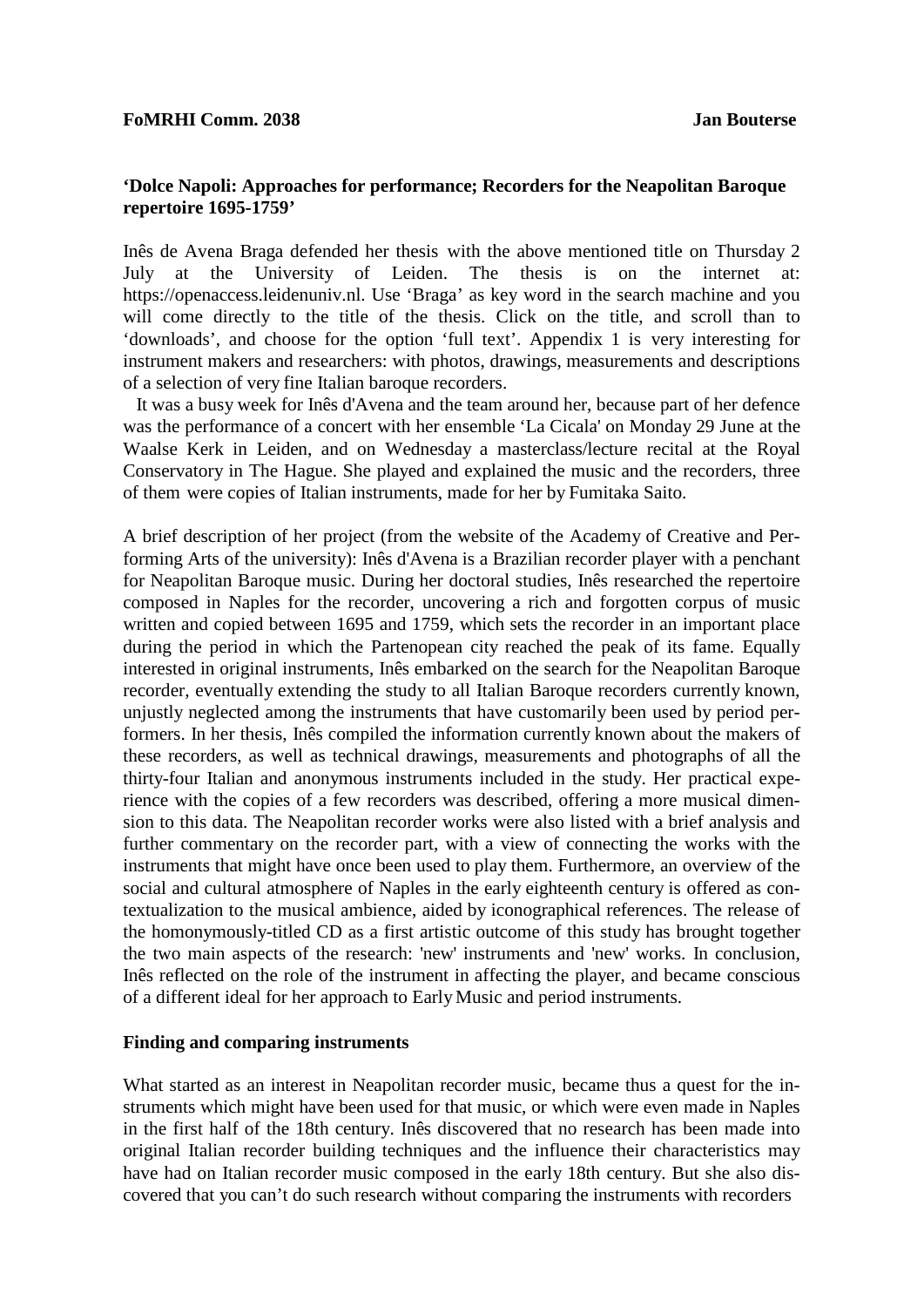made in other countries and which have well-known qualities. She focused here on recorders (mainly altos) of Peter Bressan (London) and Jakob Denner (Nuremberg).

 An important and - as I know myself - difficult part of the research was making an inventory of the recorders by Italian woodwind makers in public and private collections. Inês de Avena found 5 sopranino recorders, 2 sopranos, 14 altos, 5 tenors and voice flutes, and one bass recorder by Giovanni Maria Anciuti (Venice and Milano), Castel (Venice), Francesco Garsi (Parma), Paolo (?) Grassi (Milano), Carlo Palanca (Palanca and Turino), Giovanni Panormo (Palermo, Naples) and Domenico Perosa (Venice). In addition, there are seven anonymous instruments which may well be of Italian origin. These have all be identified as being of Italian origin either by the museums that hold them or in previous studies, or present characteristics similar to that of Italian recorders as uncovered by the present study. Amongst them two ivory sopraninos, which were stolen from their collection, the Library of Congress in Washington DC. It is good that information is given about these instruments (including pictures and some measurements), because they might turn up somewhere.

The following instruments have been measured and described in detail:

- Anciuti: alto No. 1 in boxwood, Universalmuseum Johanneum Graz, Austria, Inv. No. 10.484, a-435 Hz;

- Anciuti: alto No. 2 in boxwood, private collection Geneva Switzerland, (only a few measurements of windway and bore of head joint); a-440 Hz;

- Anciuti: alto No. 3 in boxwood, private collection , Moeck (Celle); a-430 Hz;

- Anciuti: alto No. 4 in boxwood, private collection, Parma (no data of fingerholes); a-440 Hz.

- Anciuti: alto No. 5 in ivory, Victoria & Albert Museum London, Inv. No. 20/5 (7469-1861) (bore measurements only as graphs); a-440 Hz.

- Castel: alto No. 1 in ebony with ivory rings, holes 6 and 7 double, Palais Lascaris Nice. Inv. No. C168; a-407 Hz.

- Castel: sopranino No. 1 in ivory, Edinburgh Collection of Historical Instruments, Inv. No. 3323; a-415 Hz.

- Castel: alto No. 3 in boxwood, National Museum of Musical Instruments Rome, Inv. No. 887/644; a-403 Hz.

- Castel: alto No.4 in boxwood, National Museum of Musical Instruments, Inv. No. 879/1421; a-407 Hz.

- Castel: voice flute No. 1 in boxwood, Academia Nazionale di Santa Cecilia Rome, Inv. No. 170; a-407 Hz.

- Castel: voice flute No. 2 in boxwood, Nationaal muziekinstrumentenmuseum Rome, Inv. No. 884/698; a-427 Hz.

- Grassi: sopranino No. 1 in boxwood and ivory, Muziekinstrumentenmuseum Leipzig, Inv. No. 1113; a-440 Hz.

- Grassi: alto No. 1 in boxwood and ivory, National Museum of Musical Instruments Rome, Inv. No. 881/638; a-435 Hz;

- Palanca: tenor No. 2 in boxwood of frute wood, Library of Congress Washington, Inv. No. DCM 1321; a-438 Hz;

- Panormo: alto No. 1 in ivory, Library of Congress Washington, Inv. No. DCM 327; a-420 Hz;

- Perosa: soprano No. 1 in boxwood, Kunsthistorisches Museum Vienna, Inv. No. SAM 153; a-415 Hz;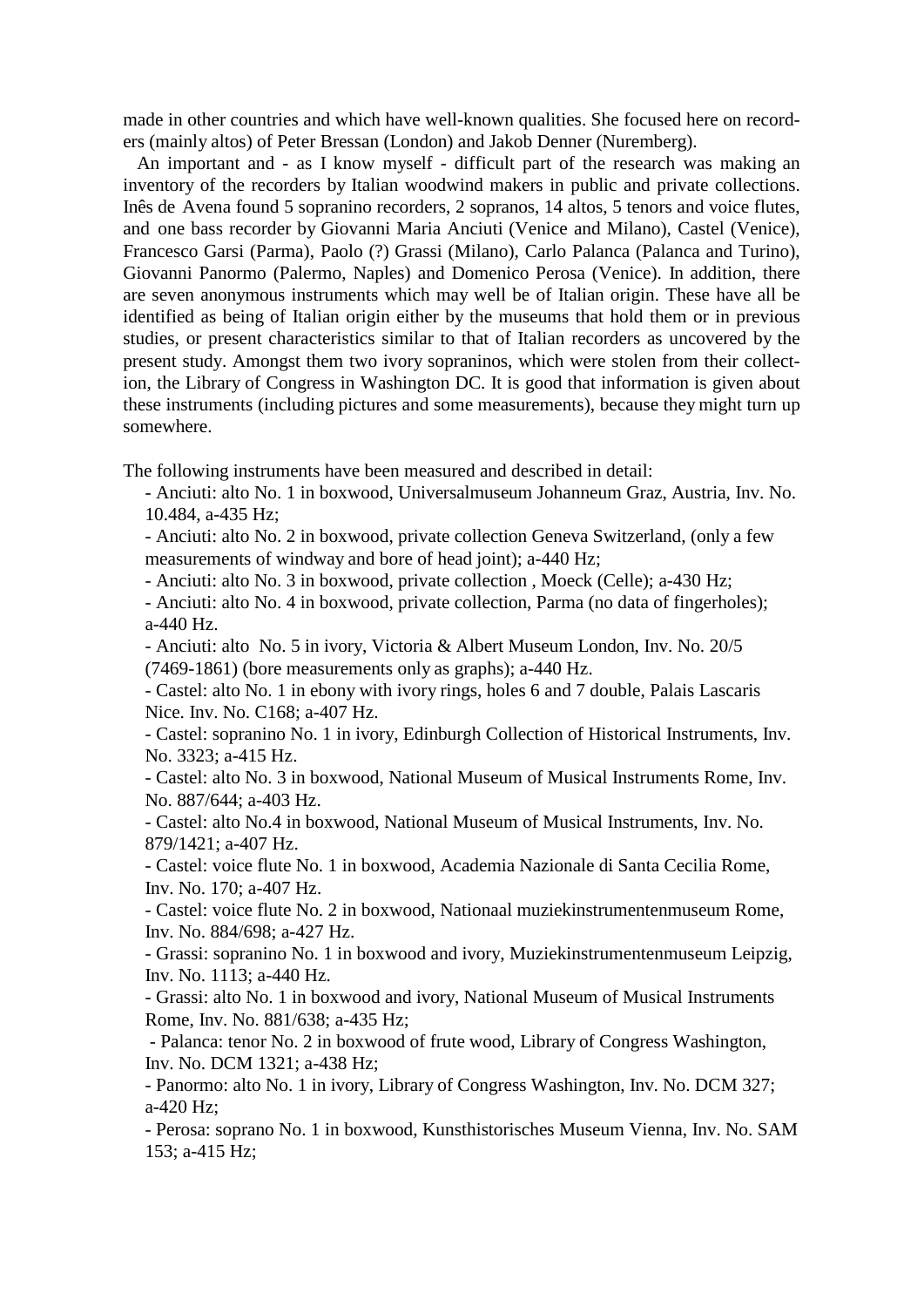- Anonymous: alto No. 1, in fruit wood with ivory rings and tortoise veneer, Victoria & Albert Museum London, Inv. No. 1124-1869 (bore measurements only on a graph on p. 86); a-403 Hz;

- Anonymous: alto No. 2 in ivory, Library of Congress Washington DC, Inv. No. DCM 1351; a-406 Hz;

- Anonymous (with Bressan stamp): alto No. 4. Kunsthistorisches Museum Vienna, Inv. No. SAM 155; a-440 Hz.

- Anonymous: tenor No. 1; Museum of musical instruments Leipzig, Inv. No. 1135; a-415 Hz.

Only a few instruments could be played - or were allowed to be played. Most of the pitch indications are from other sources, or estimations, or derived from copies of the instruments. Several recorders were investigated by Fumitaka Saito, other measurements and drawings are by well-known makers and researchers as Martin Wenner, Adrian Brown and Ture Bergstrøm.

 My impression: these instruments vary rather much in size, pitch, materials (from simple fruit wood to very luxuriously carved ivory), turned profiles and details of the finishing and voicing (such as the shape of the windway - flat or more or less curved in cross or length section -, the size of the window and the shape of the underlabium). Some recorders have details which are a bit odd, such as the lack of chamfers (both block and top chamfers) at the south end of the windways on instruments by Anciuti. Why did he do that?

 Early (renaissance) recorders generally have small or no chamfers. That allows the player fast switching between the registers, but may also cause instability. Chamfers are commonly found in baroque recorders, they make also the sound of the tones more refined.



*The lines in this chart are rendered in the dissertation in different colours. In this article they are in various tones of grey; it is much more difficult to set them apart. It is nevertheless evident that there is rather much variation in the bore profiles, especially when we take in account that the lengths of the instrument parts do not differ so much.*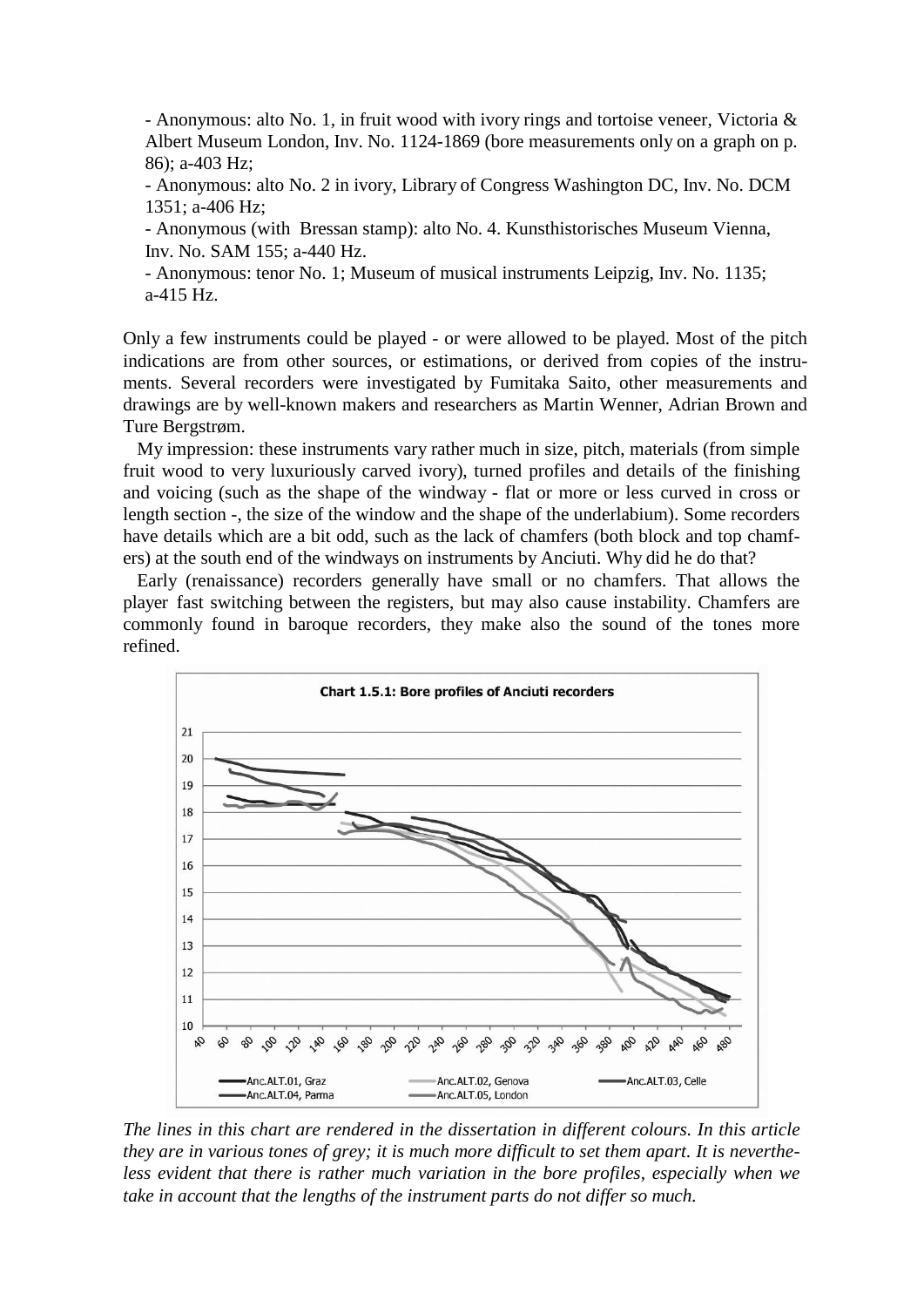These and other technical aspects require a quite specialist knowledge and the author enters here the field of advanced recorder acoustics. That is very brave of her and I assume that she learned a lot from contacts with instrument makers.

 Inês de Avena made several interesting observations and rather strong conclusions. I give two examples. The first is about the only recorder which was likely made in Naples, an ivory alto by Panormo. She writes about this instrument (p. 75):

The character of the bore is similar to that of English recorders. It keeps to more or less the same degree of conicity and swells in similar ways in similar places. As the bore gives the instrument its sounding body, it determines to a great degree how low and high notes will function, usually one at the expense of the other. In the Panormo, as with Bressan and other English makers, the bore privileges low notes: it is what could be called a "slowbore," not favoring a fast response. However, the voicing of this instrument is only partly similar to English recorders. In other ways, it follows principles more commonly found in Nuremberg instruments, like recorders by Denner.

 Appropriately called voicing, it can be bright and clean or rusty and velvety. In the case of this Panormo, its construction suggests a bit of both. Unlike Denner, it has a very small top chamfer, which would mean that its speaking would not be the most enunciated, and the articulation response – especially in the high notes – could be slow. On the other hand, the cutting on the bore part of the labium is very long and parallel and touches the bore, just like Denner. This allows the air to flow faster and creates easier high notes, indeed increasing its speaking capabilities. It has a very concave windway length-wise, a feature common in historical recorders but rarely seen in modern instruments. Along with the opposite concavity in the block, this is key to creating a feeling of easiness in blowing. An extreme feature of this instrument is the inverted angle at which the window top is cut, the opposite being found on instruments by both Stanesby Sr. and Jr.and Steenbergen...The fact that this instrument has such refined and personal turning work suggests a maker at the peak of his craft. The numerous balancing elements in the voicing and shaping of the bore also point to the desire for very specific sound character and playing possibilities. It is at just as high a standard – and therefore should be as highly regarded as instruments by Bressan and Denner.

Fumitaka Saito made for Inês a copy of the Panormo alto, but used boxwood instead of ivory. As the original recorder is not playable, it is not possible to compare both instruments. But for another alto there was an opportunity to play both the original recorder and the copy, again made by Fumitaka Saito, That was the alto recorder by Castel in the Palais Lascaris museum in Nice (see photo, next page). The French recorder maker Philippe Bolton writes in a plan of this instrument: "In its current state the sound is windy (labium collapsed), leaving the wind channel too open in relation to it, and the block too high. Moreover there seem to have been attempts to retune it because the middle range notes are too high."

Inês made in 2012 a visit to the collection alongside recorder maker Fumitaka Saito and gives her impressions of the instrument, which she could play (p. 64):

- it seems to be in A=407 Hz (after being hand warmed for five minutes at 19.8° C and at 60% humidity);

- the instrument plays evenly throughout the entire range, with full low notes and quite easy high ones;

- dark, woody, warm sound though also sweet, and not particularly clear (probably due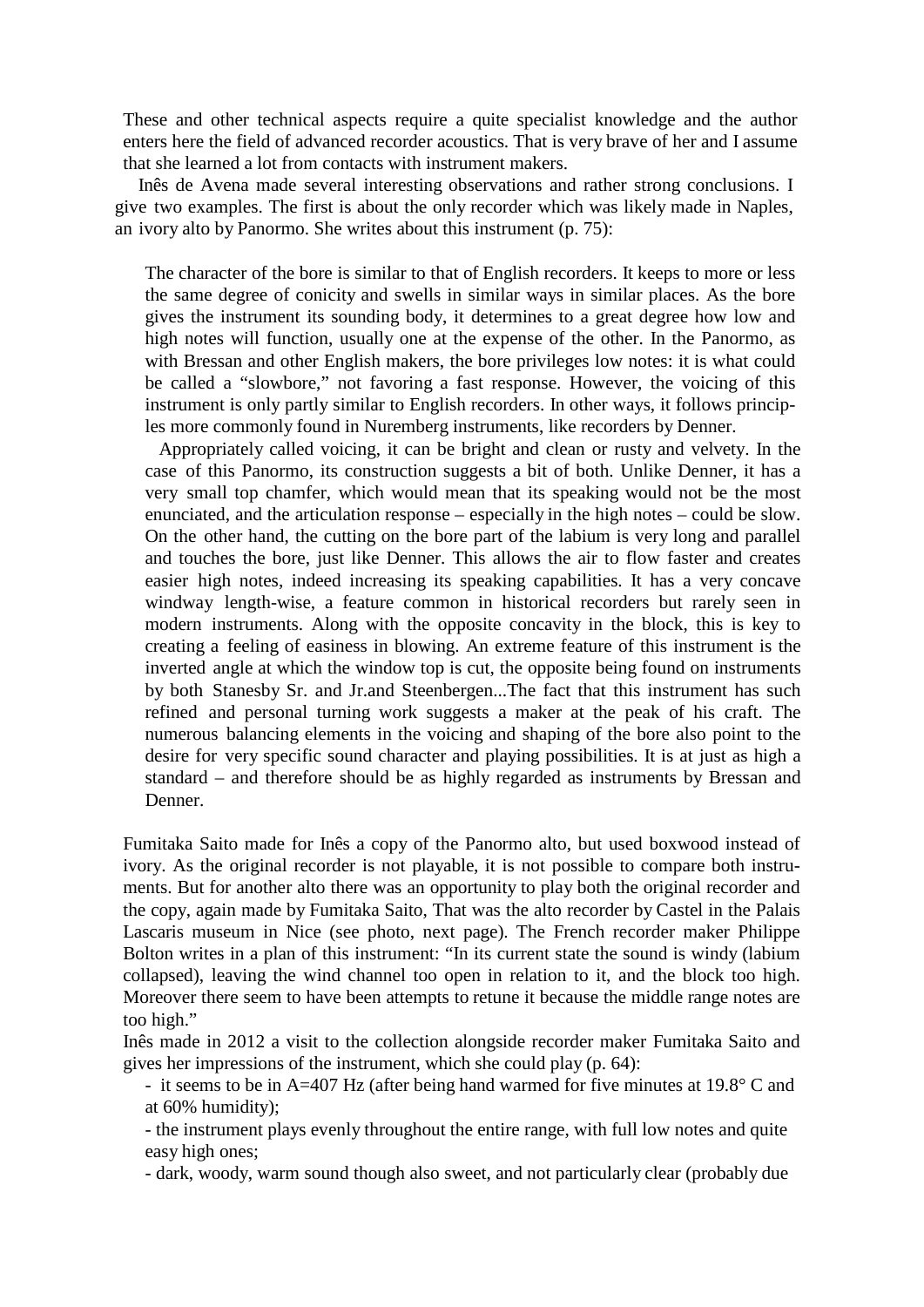to the labium now being too low);

- slow articulation response; *photo right: alto recorder*
- considerable dynamic range. *No. 1 by Castel*

The following constructional traits could be observed by a more in depth observation of the instrument's voicing by Saito:

- the block is probably made of (very compact) cedar and its surface is very rough and sanded in different directions, but it is unclear why (perhaps to solve a wolf problem or too much harmonic noise, or solve a problem of condensation?) - rather open window, with a very vertical top chamfer, which presents an unusual extra angle that produces what could be called a 'double chamfer'. The function of this 'double chamfer' still eludes us: might it perhaps be a way to achieve a free feeling of blowing as well as a stable tone?

In 2013, this instrument was copied by Fumitaka Saito, on commission of Inês and she used the copy in a CD recording. The opportunity to play on this model for a prolonged period revealed a few more traits of Castel's work:

- when played alone, the feeling of the player is that of a refined but small and delicate sound. Surprisingly, it does not sound too soft when accompanied by a harpsichord; the sound does "carry."

- the double holes for 6 and 7 do not necessarily facilitate tuning but naturally are essential in making F4, G4 and A4\* notes that can be heard as clearly as all others.

- the concavity at the bottom of the block is similar to that observed on English recorders of the time [which ones? I have not seen original instruments nor drawings of them with such blocks, Jan B.], and the top of the block is concave, as expected on historical instruments.

\* *This is modern scientific notation of the notes. The G4 is in old notation g' (g1).*

The examples of the descriptions of these two alto recorders by Castel and Panorma show how far Inês d'Avena goes into the technical aspects of the instruments, and how she combines her observations with her playing experiences. That is the strong point of this dissertation and is also a stimulus for woodwind makers to cooperate with really strong players.

A problem for me is that you have to be very precise in giving your sources (as in the example of the concavities at the bottom of the blocks of English recorders). Inês d'Avena gives in footnote 102 (p. 27) a list of studies which she has consulted, but without a critical approach of the ideas of the authors. And I think that a thorough study is just needed for this (interesting) branch of